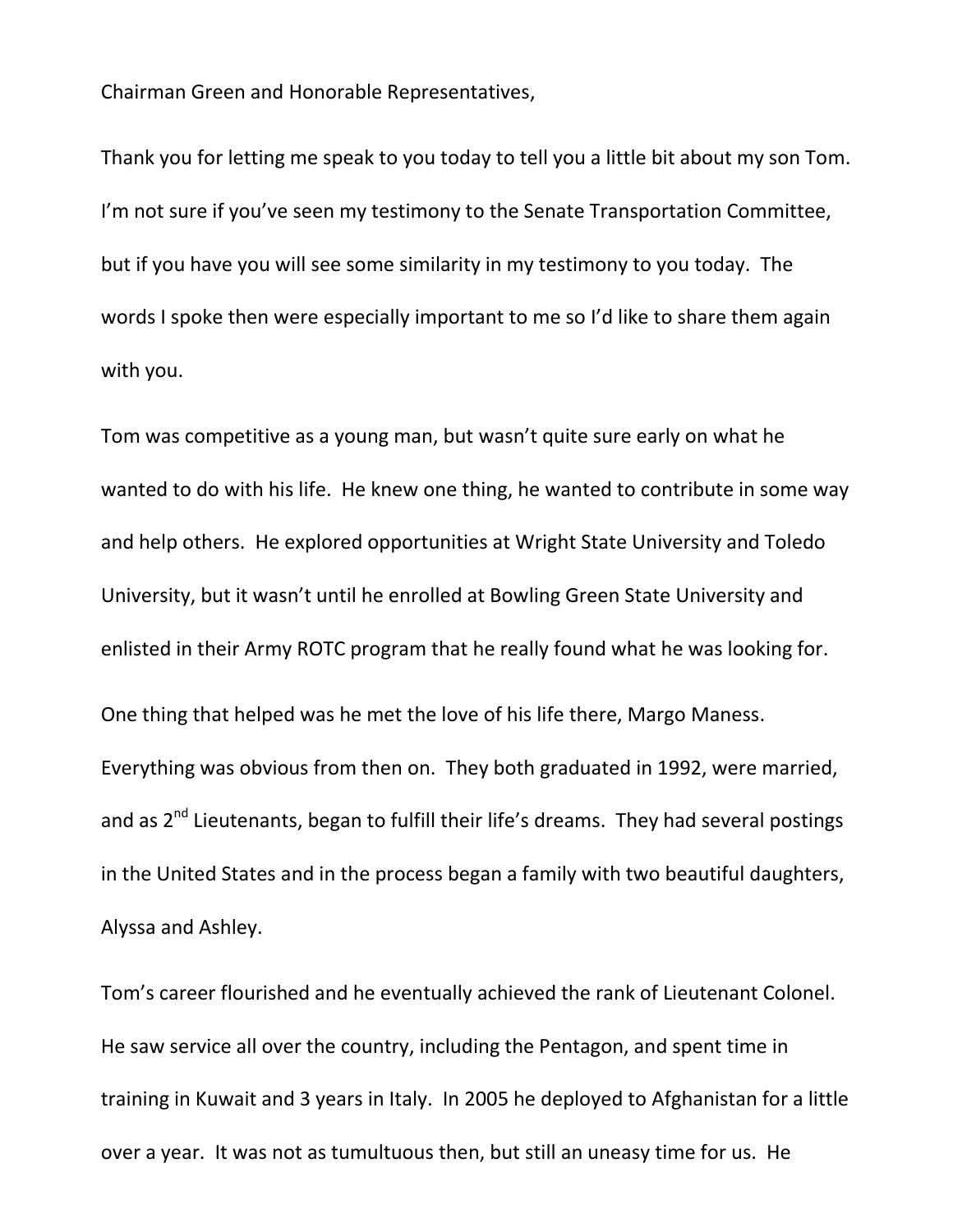admired the Afghanis that he worked with and felt our best chance in helping them to achieve their own democracy was to embrace their culture, understand their ways and use that knowledge to show how they could grow and prosper. They warmed to him and he was successful in showing our country's true interest in their future.

After his tour in Italy, he was assigned to the  $10^{th}$  Mountain Division at Fort Drum in New York. The  $10<sup>th</sup>$  Mountain Division has a long and storied history and was continuously a source of forces sent to Iraq and Afghanistan.

Tom was to be deployed to Afghanistan again with his unit in October 2010. Unknown to us at the time, he was sent along with his friend and fellow officer, LTC Paul Bartz, for a briefing prior to the deployment. It was only to be for a week or so, so he didn't let us know he was going. On the morning of May  $18^{th}$ , at 8:30 in the morning in Kabul, a suicide bomber detonated his bomb, completely destroying the vehicle in which Tom was riding. Just like that he was gone.

Tom had three loves in his life, his family, his country and his God. He lived his life with honor and love for all three. His 18 years in the Army were such a rewarding and inspiring time for him. He took his oath and willingness to make the ultimate sacrifice as his duty to all he loved. He never wanted recognition. He just loved doing and giving, but never looked for anything in return. To see others content and fulfilled was reward enough for him. It wasn't just a commitment, it was a passion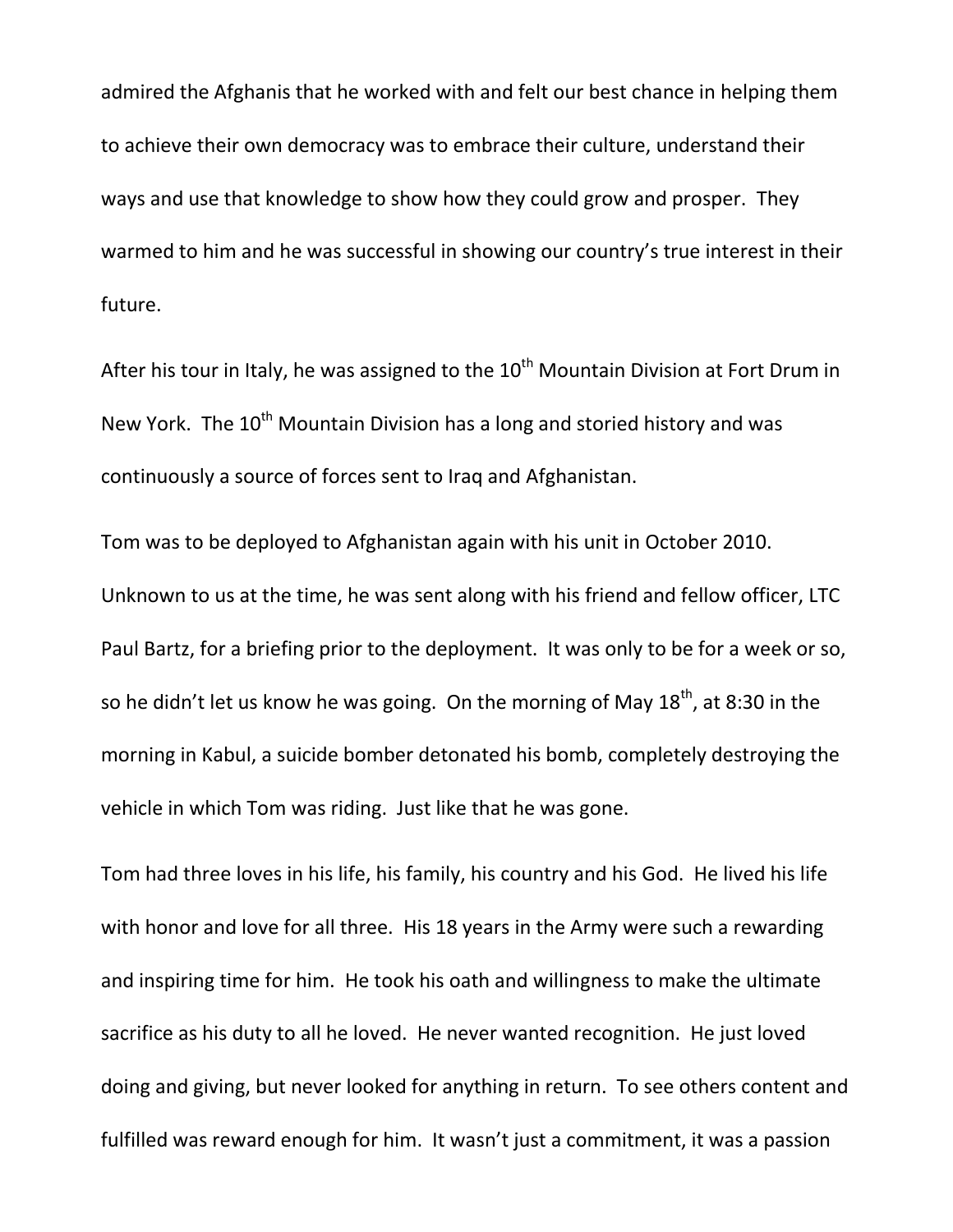with him. As one of his officers said at his memorial, he not only ensured his men and women were well trained and prepared for any challenge, he made sure they had a quality personal and family life as well. He was a doer and a giver. Oh, and he would be angry with me if I didn't mention that he also loved his Ohio State Buckeyes. They went with him no matter where he went. In necessary, in faraway deployments, he would get up in the middle of the night to watch Buckeye games. Everyone who knew him soon knew his Buckeyes!

The highway that has been proposed to honor him was one he travelled many, many times. It often led him home. So I believe he would be very honored that you wish to memorialize him this way. Many in our community travel it regularly. They will remember Tom with their own personal memories and know that one of our own has fought and died for them.

Tom is one of thousands. Here in Ohio, he is one of 293 who have given their lives in Iraq and Afghanistan. While Tom would be grateful for the honor you bestow on him today, he would want you to remember every day those who went before him and those who have fallen since.

May I take a moment to say one more thing. It's probably out of order, but if you would allow me I'd like to say one more thing.

It is not on your agenda today, but if it comes up in a future session of this committee, I would like to speak for the Lance Corporal Christopher J. Dyer